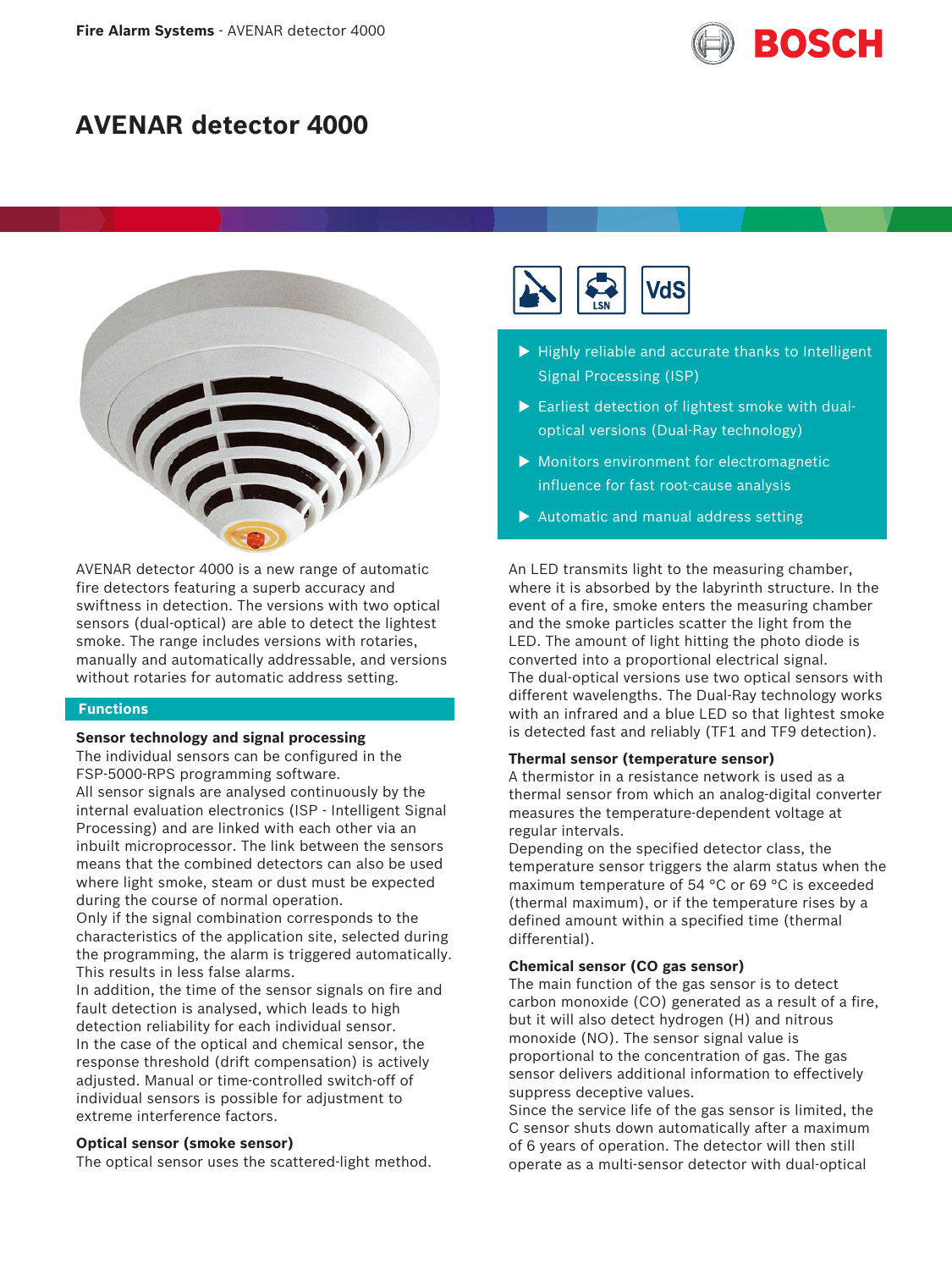and thermal sensor. It is recommended to exchange the detector immediately in order to keep the higher detection reliability of the version with C sensor.

# **Improved LSN features**

AVENAR detector 4000 offers all the features of the improved LSN technology:

- Flexible network structures, including T-tapping without additional elements (no T-tapping feasible for versions without rotaries)
- Up to 254 LSN improved elements per loop or stub line
- Automatic or manual detector addressing, with or without auto-detection
- Power supply for connected elements via LSN bus
- Unshielded fire detection cable can be used
- Cable length up to 3000 m (with LSN 1500 A)
- Backwards compatibility to existing LSN systems and central units
- Monitoring of environmental electromagnetic impact for fast root-cause analysis (EMC values are displayed on the panel)

In addition, the range offers all the established benefits of LSN technology. The panel programming software can be used to change the detection characteristics of the respective room utilization. Each configured detector can provide the following data:

- Serial number
- Contamination level of the optical section
- Operating hours
- Current analog values
	- Optical system values: current measured value of the scattered light sensor; the measuring range is linear and shows different degrees of pollution, from slight to heavy.
	- Contamination: the contamination value shows how much the current contamination value has increased relative to the original condition.
	- CO value: display of the currently measured value.

The sensor is self-monitoring. The following errors are indicated on the fire panel:

- Fault indication in the event of the failure of the detector electronics
- Continuous display of contamination level during service
- Fault indication if heavy contamination is detected (instead of triggering a false alarm)

In the event of wire interruption or short-circuit, integrated isolators maintain the functional security of the LSN loop.

In the event of an alarm, individual detector identification is transmitted to the fire panel.

# **Further characteristics**

- A red flashing LED visible 360° indicates the alarm.
- Connection to a remote indicator is possible.
- The strain relief for cables in false ceilings prevents the cables from being unplugged accidentally from the terminals after installation. The terminals for cable cross-sections up to 2.5  $mm<sup>2</sup>$  are very easily accessible.
- The detectors have a dust-repellent labyrinth and cap construction. The chamber maid plug (an opening with closing plug) on the bottom is used to clean the optical chamber with compressed air (not required for the heat detector).
- The detector bases no longer have to be directed due to the centralized position of the individual display. They also have a mechanical removal lock (can be activated and deactivated).

# **Certifications and approvals**

| <b>Region</b> | <b>Regulatory compliance/quality marks</b> |                               |
|---------------|--------------------------------------------|-------------------------------|
| Europe        | <b>CPR</b>                                 | 0786-CPR-21402 FAH-425-T-R    |
|               | <b>CPR</b>                                 | 0786-CPR-21403 FAP-425-DO-R   |
|               | <b>CPR</b>                                 | 0786-CPR-21405 FAP-425-DOTC-R |
|               | <b>CPR</b>                                 | 0786-CPR-21404 FAP-425-DOT-R  |
|               | <b>CPR</b>                                 | 0786-CPR-21398 FAP-425-0      |
|               | <b>CPR</b>                                 | 0786-CPR-21399 FAP-425-O-R    |
|               | <b>CPR</b>                                 | 0786-CPR-21400 FAP-425-OT     |
|               | <b>CPR</b>                                 | 0786-CPR-21401 FAP-425-OT-R   |
| Germany       | VdS                                        | G214100 FAP-425-0             |
|               | VdS                                        | G214099 FAP-425-O-R           |
|               | VdS                                        | G214098 FAP-425-OT            |
|               | VdS                                        | G214097 FAP-425-OT-R          |
|               | VdS                                        | G214101 FAH-425-T-R           |
|               | VdS                                        | G214104 FAP-425-DO-R          |
|               | VdS                                        | G214103 FAP-425-DOT-R         |
|               | VdS                                        | G214102 FAP-425-DOTC-R        |
|               | VdS                                        | G119016 FAP-425-DOTC-R        |
|               | VdS                                        | G119017 FAP-425-O-R           |
|               | VdS                                        | G119018 FAP-425-OT-R          |
|               | VdS                                        | G119019 FAH-425-T-R           |
| Europe        | <b>CE</b>                                  | FAP/FAH/FAD-425               |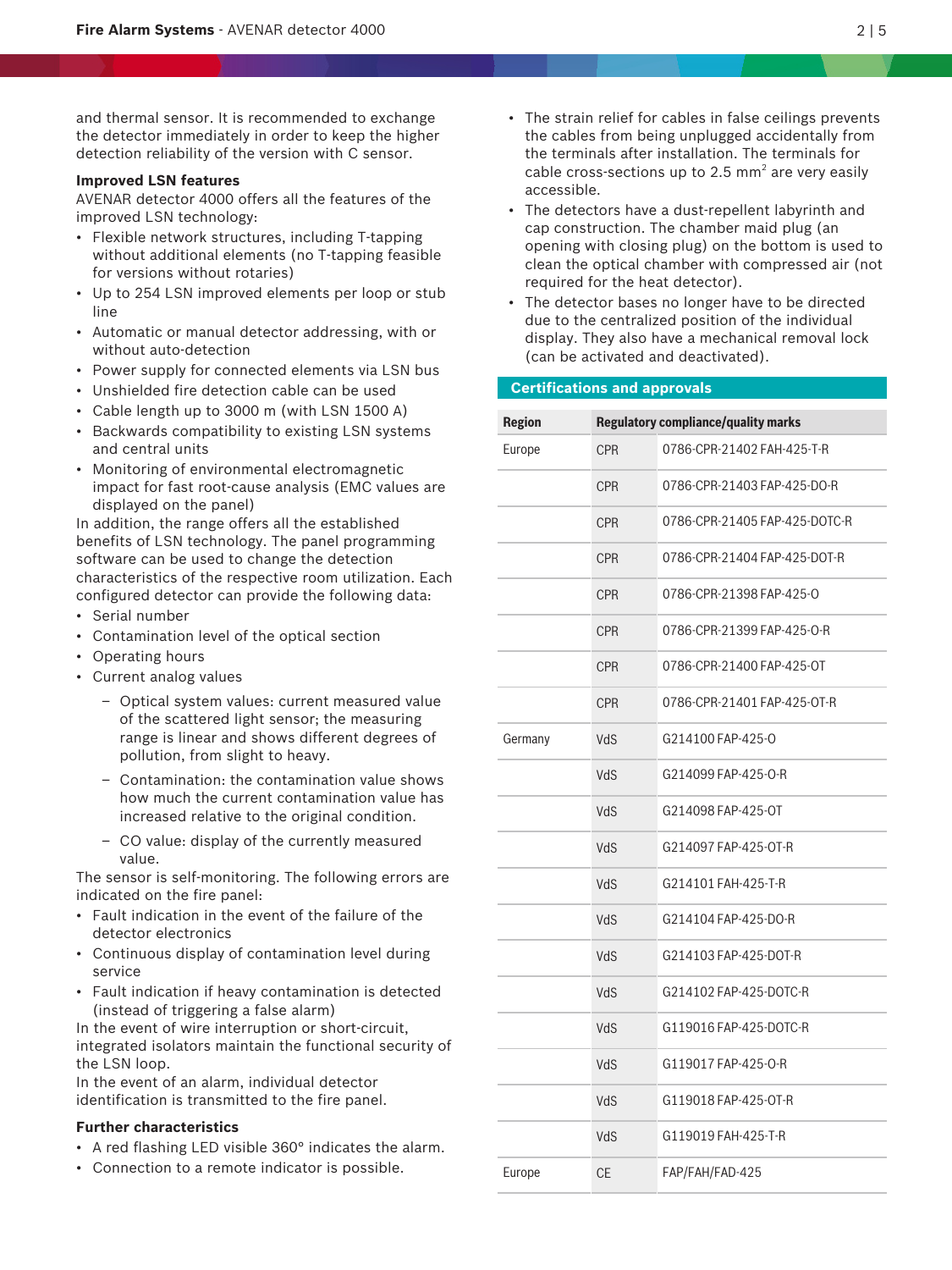| <b>Regulatory compliance/quality marks</b> |  |
|--------------------------------------------|--|
| FAP-425                                    |  |
|                                            |  |

# **Installation/configuration notes**

- Connectable to Bosch fire panels with the improved LSN system parameters.
- You can use the DO detectors only with the Panel Controller MPC version B and higher. The Panel Controller MPC version A cannot be connected.
- In LSN classic mode connectable to the LSN fire panels BZ 500 LSN, UEZ 2000 LSN, UGM 2020 and to other panels or their receiver modules with identical connection conditions, although with the previous LSN system parameters
- During planning works, it is essential to adhere to national standards and guidelines.
- The detector can be painted (cap and base) and thereby adapted to the surrounding colour scheme. Note the information in the Painting Instructions.
- Detectors of the 420 series can be replaced by all versions of the AVENAR detector 4000 without reconfiguring the panel.

# **Installation/configuration notes in accordance with VdS/VDE**

- The FAP‑425-DOTC-R, FAP‑425-DOT-R, FAP‑425-OT-R, and FAP‑425-OT versions are planned in accordance with the guidelines for optical detectors if operated as optical detectors or as combined optical/thermal detectors (see DIN VDE 0833 Part 2 and VDS 2095)
- If occasional deactivation of the optical unit (scattered light sensor) is required, planning must be based on the guidelines for heat detectors (see DIN VDE 0833 Part 2 and VDS 2095)
- When planning fire barriers according to DIBt, note that the heat detector (FAH-425-T-R) must be configured in accordance with class A1R.

# **Technical specifications**

# **Electrical**

| Operating voltage   | 15 V DC to 33 V DC                                                  |
|---------------------|---------------------------------------------------------------------|
| Current consumption | $< 0.55$ mA                                                         |
| Alarm output        | Per data word by two-wire signal<br>line                            |
| Indicator output    | Open collector connects 0 V<br>over 1.5 kΩ through, max.<br>$15m$ A |
| <b>Mechanics</b>    |                                                                     |

Dimensions

|         | Without base                                 | Ø99.5 x 52 mm                                |
|---------|----------------------------------------------|----------------------------------------------|
|         | With base                                    | $0.120 \times 63.5$ mm                       |
| Housing |                                              |                                              |
|         | Material                                     | Plastic, ABS (Novodur)                       |
|         | Color                                        | White, similar to RAL 9010,<br>matt finish   |
| Weight  |                                              | Without / With packaging                     |
|         | FAP-425-DOTC-R                               | Approx. $85 \frac{g}{\text{approx}}$ . 130 g |
|         | FAP-425-DO-R,<br>FAP-425-DOT-R               | Approx. $80 g/A$ pprox. 120 g                |
|         | FAP-425-0-R,<br>FAP-425-OT-R.<br>FAH-425-T-R | Approx. 80 g / Approx. 120 g                 |
|         | FAP-425-0, FAP-425-0T                        | Approx. $75 g/A$ pprox. $115 g$              |

# **Environmental conditions**

| Permissible operating temperature                                                |                                                                 |
|----------------------------------------------------------------------------------|-----------------------------------------------------------------|
| FAP-425-DOTC-R                                                                   | $-10^{\circ}$ C to $+50^{\circ}$ C                              |
| FAP-425-DOT-R,<br>FAP-425-OT-R.<br>FAH-425-T-R.<br>FAP-425-0T                    | $-20^{\circ}$ C to $+50^{\circ}$ C                              |
| FAP-425-DO-R,<br>FAP-425-0-R.<br>$FAP-425-0$                                     | $-20^{\circ}$ C to $+65^{\circ}$ C                              |
| Permissible storage temperature                                                  |                                                                 |
| FAP-425-DOTC-R                                                                   | $-20^{\circ}$ C to $+50^{\circ}$ C                              |
| All versions (except for FAP-425- $-25^{\circ}$ C to +80 $^{\circ}$ C<br>DOTC-R) |                                                                 |
| Permissible relative humidity                                                    | 95% (non-condensing)                                            |
| Permissible air speed                                                            | $20 \text{ m/s}$ .                                              |
| Degree of protection (IEC 60529)                                                 | IP41.<br>IP43 with detector base and<br>FAA-420-SFAL or MSC 420 |

# **Further characteristics**

|           | Response sensitivity |                                              |
|-----------|----------------------|----------------------------------------------|
| $\bullet$ | Optical part         | In accordance with EN 54-7<br>(programmable) |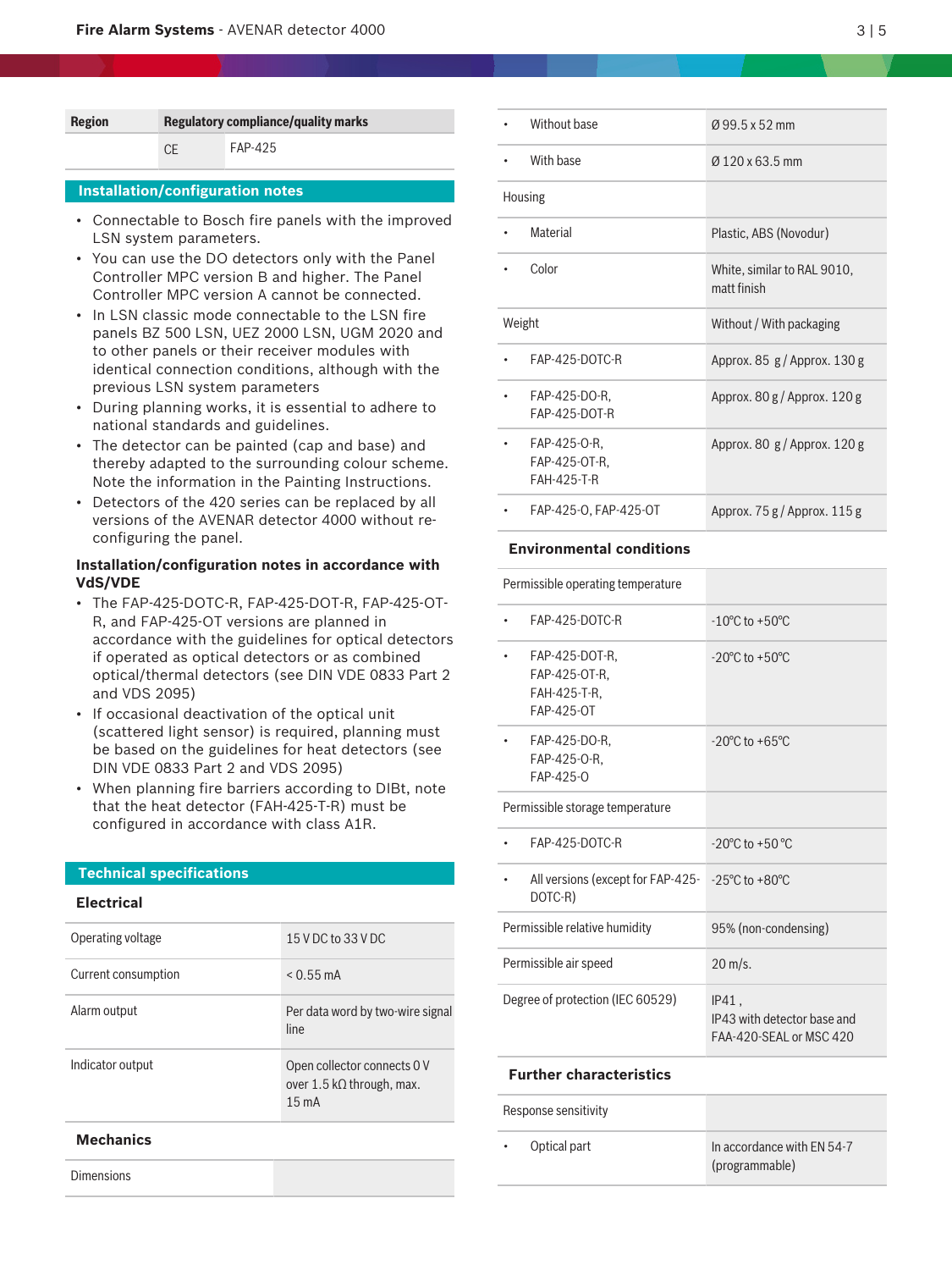| Thermal maximum part              | $>54^{\circ}$ C / $>69^{\circ}$ C                           |
|-----------------------------------|-------------------------------------------------------------|
| Thermal differential part:        | A2S / A2R / A1 / A1R / BS / BR, in<br>line with EN 54-5     |
| <b>FAH-425-T-R</b>                | (programmable)                                              |
| Thermal differential part:        | A2S / A2R / BS / BR, in line with<br>EN 54-5 (programmable) |
| FAP-425-DOTC-R,<br>FAP-425-DOT-R. |                                                             |
| FAP-425-OT-R,                     |                                                             |
| FAP-425-OT                        |                                                             |
| Gas sensor                        | In ppm range                                                |
| Individual display                | LED red and green                                           |
| Color code                        |                                                             |
| FAP-425-0-R,<br>FAP-425-0         | No marking                                                  |
| FAP-425-OT-R.<br>FAP-425-OT       | <b>Black loop</b>                                           |
| <b>FAH-425-T-R</b>                | Red loop                                                    |
| FAP-425-DO-R                      | 2 gray concentric loops                                     |
| FAP-425-DOT-R                     | 2 black concentric loops                                    |
| FAP-425-DOTC-R                    | 2 yellow concentric loops                                   |

# **Limits**

Heed local guidelines. They overrule the following limits.

| Monitoring area                                                   |                      |
|-------------------------------------------------------------------|----------------------|
| All versions (except for FAH-425-Max. 120 m <sup>2</sup><br>$T-R$ |                      |
| FAH-425-T-R                                                       | Max $40 \text{ m}^2$ |
| Maximum installation height                                       |                      |
| All versions (except for FAH-425-<br>$T-R$                        | Max. 16 m            |
| FAH-425-T-R                                                       | Max. 7.5 m           |

# **Ordering information**

# **FAP-425-O-R Smoke detector, optical**

Analog addressable detector with one optical sensor, manually and automatically addressable. Order number **FAP-425-O-R | F.01U.307.726 F.01U.280.244**

thermal sensor, manually and automatically addressable. Order number **FAP-425-OT-R | F.01U.280.245 F.01U.307.728 FAH-425-T-R Heat detector** Analog addressable heat detector with one thermal sensor, manually and automatically addressable. Order number **FAH-425-T-R | F.01U.280.243 F.01U.307.732 FAP-425-DO-R Smoke detector, dual-optical** Analog addressable detector with two optical sensors, manually and automatically addressable.

**FAP-425-OT-R Multisensor detector, optical/thermal** Analog addressable detector with one optical and one

Order number **FAP-425-DO-R | F.01U.279.988 F.01U.307.729**

# **FAP-425-DOT-R Multisensor detector, dual-optic/ thermal**

Analog addressable detector with two optical sensors and one thermal sensor, manually and automatically addressable.

# Order number **FAP-425-DOT-R | F.01U.279.989 F.01U.307.730**

# **FAP-425-DOTC-R Detector dual-optical/thermal/ chemical**

Analog addressable detector with two optical sensors, one thermal and one chemical sensor, manually and automatically addressable.

# Order number **FAP-425-DOTC-R | F.01U.280.451 F.01U.307.731**

**FAP-425-O Smoke detector, optical auto-addressable** Analog addressable detector with one optical sensor, automatic address setting.

# Order number **FAP-425-O | F.01U.279.893 F.01U.307.725**

**FAP-425-OT Detector optic/thermal auto-addressable** Analog addressable detector with one optical and one thermal sensor, automatic address setting. Order number **FAP-425-OT | F.01U.279.987 F.01U.307.727**

# **Accessories**

**MS 400 B Detector base with Bosch logo** Bosch-branded detector base for surface mounted and flush-mounted cable feed Order number **MS 400 B | F.01U.215.139**

#### **MS 400 Detector base**

Detector base for surface mounted and flush-mounted cable feed, not branded. Order number **MS 400 | 4.998.021.535**

# **FAA-420-SEAL Damp room seal, 10 pcs**

Damp room seal Delivery unit is 10.

Order number **FAA-420-SEAL | F.01U.215.142**

**MSC 420 Base extension with damp room sealing** Extension for detector bases with surface-mounted cable feed

Order number **MSC 420 | 4.998.113.025**